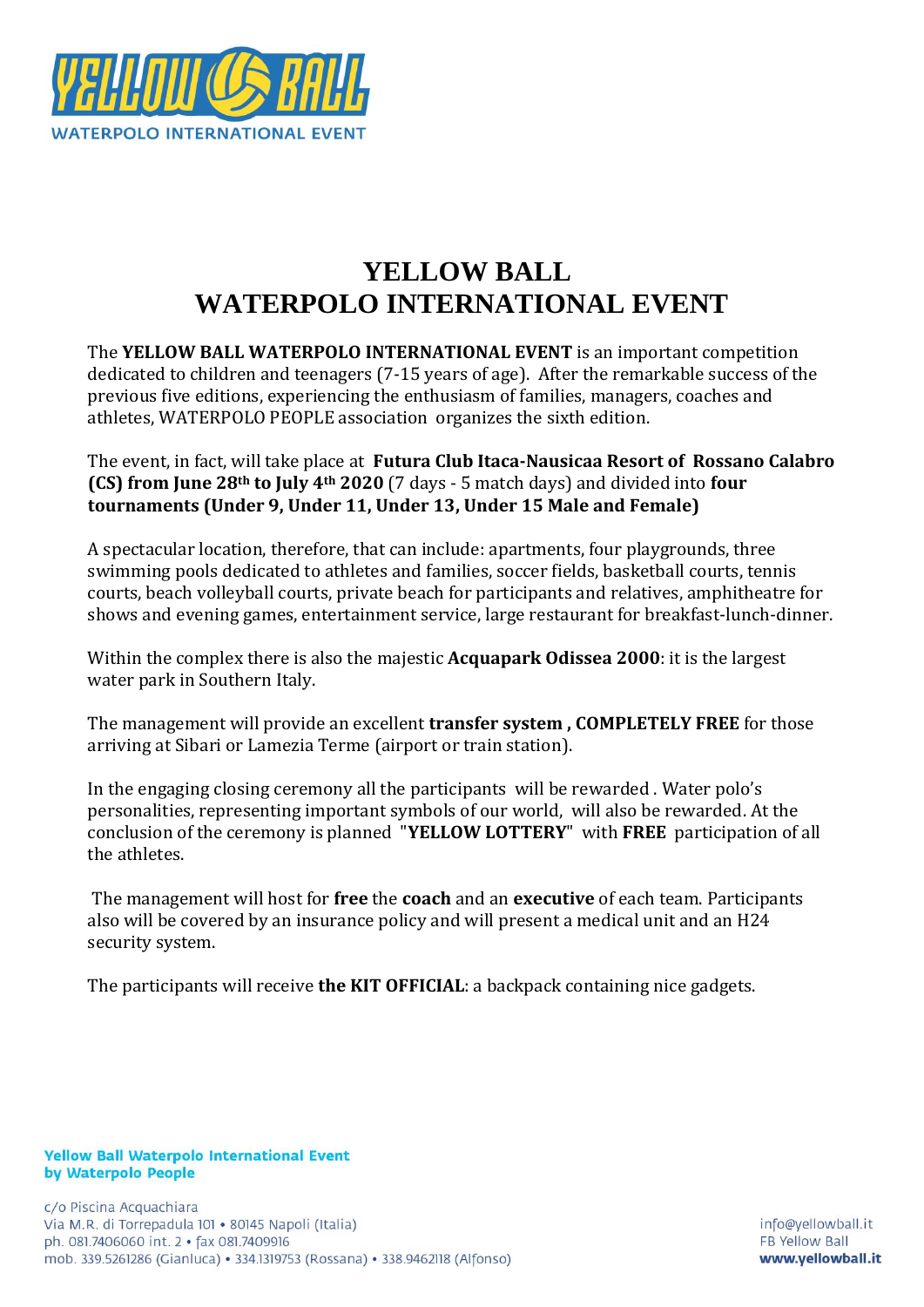

# **INFO 2 - TEAM ENROLLMENT FORM**

IN THE EVENT OF A CKUB ENROLLS MORE TEAMS, PLEASE SPECIFY FANTASY NAME AND FILL IN A FORM FOR EACH TEAM

|                                    | ٠ |
|------------------------------------|---|
| <b>CLUB NAME</b>                   |   |
| <b>NOME TEAM</b>                   |   |
| <b>CLUB ADDRESS</b>                |   |
| (Street, st. number, city, region, |   |
| zip code, Country)                 |   |
| <b>RESPONSIBLE MANAGER</b>         |   |
| Mobile                             |   |
| Fax                                |   |
| E-mail                             |   |
| <b>INFO FOR BANK TRANSFER</b>      |   |

Team …………………………………………………….....................................................................participates in the following category (cross with X):

Category Under 9 (born 2011+) Category Under 11 (born 2009+)

| Category Under 11 (born 2 |  |  |
|---------------------------|--|--|
|                           |  |  |

Category Under 13 (born 2007 and following)

Category Under 15 (born 2005 and following) MALE FEMALE

MAKE A PAYMENT (held in the name of WATERPOLO PEOPLE) of  $\epsilon$  200.00 (two euros) FOR EACH TEAM TO:

**IBAN - IT29N0711003400000000006473** (payments from Italy) **BIC CODE – ICRAITRRUU0** (payments from abroad)

## STATING THE REASON: **"YELLOW ORGANISATIONAL COSTS (CLUB NAME / POSSIBLE FANTASY TEAM NAME) AND (CATEGORY)"**

| <b>Stamp and signature</b> | <b>President</b> |
|----------------------------|------------------|
|                            |                  |

#### **Yellow Ball Waterpolo International Event** by Waterpolo People

c/o Piscina Acquachiara Via M.R. di Torrepadula 101 · 80145 Napoli (Italia) ph. 081.7406060 int. 2 · fax 081.7409916 mob. 339.5261286 (Gianluca) · 334.1319753 (Rossana) · 338.9462118 (Alfonso)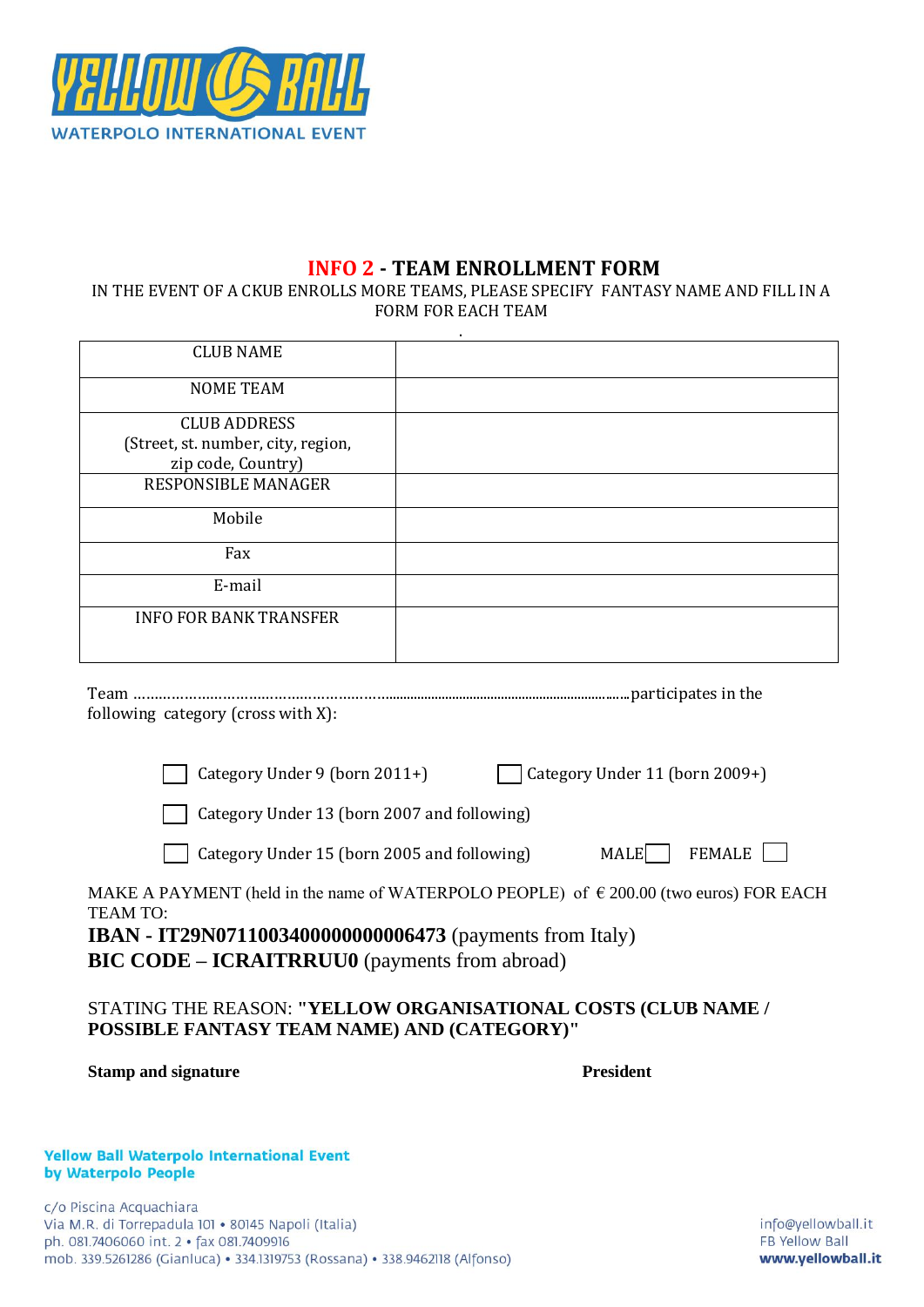

# **INFO 3 - CHAIRMAN'S STATEMENT FOR PHYSICAL FITNESS ATHLETES FOR COMPETITIVE AND NON-COMPETITIVE SPORTS**

# **THIS STAMENT MUST BE SEND TOGETHER WITH THE REGISTRATION FORM.**

## **THE UNDERSIGNED CLUB PRESIDENT DELCARES,**

UNDER HIS/HER RESPONSABILITY,

THAT THE ATHLETES ENROLLED IN THE YELLOW BALL WATERPOLO INTERNATIONAL EVENT WILL HAVE, AT THE BEGINNING OF THE TOURNAMENT, CERTIFICATE OF FITNESS FOR PRACTING ACTIVITIES:

**CERTIFICATE OF FITNESS FOR NON-COMPETITIVE SPORTS FOR THOSE BORN IN 2009 AND FOLLOWING YEARS**

**CERTIFICATE OF FITNESS FOR COMPETITIVE SPORTS ACTIVITIES FOR THOSE BORN IN 2004 AND FOLLOWING YEARS**

I ALSO DECLARE THAT I HAVE CAREFULLY READ THE INFO 4 AND 5 RELATING TO THE USE OF THE IMAGE AND THE PRIVACY POLICY.

**Date**

**President Signature**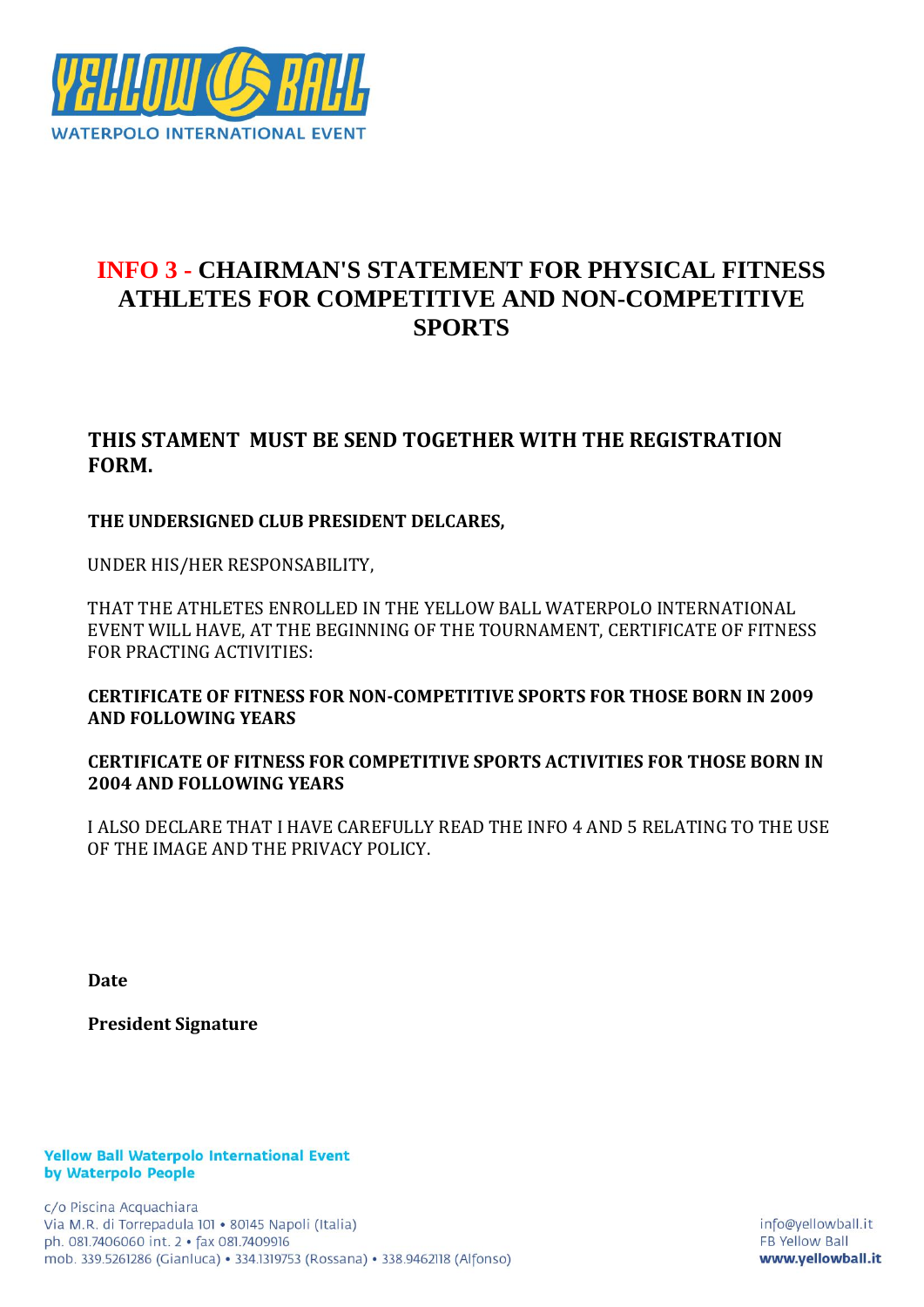

# **INFO 4.1 - - AUTHORIZATION BY THE HOLDER EXERCISING THE PARENTAL RIGHTS – USE OF THE ATHLETE PERSONAL DATA**

The undersigned, after reading the information on the processing of personal data below (**INFO 4.2**), relating to **Art. 13 of Legislative Decree N° 196/03,** consent to the processing of data of their son / daughter in the manner and for the purposes indicated in the same, and in all cases for all those closely connected and necessary to manage the relationship with WATERPOLO PEOPLE

| <b>NAME OF ATHELTE</b> | <b>SIGNATURE OF PARENT</b> |
|------------------------|----------------------------|
| 1)                     | 1)                         |
| 2)                     | 2)                         |
| 3)                     | 3)                         |
| 4)                     | 4)                         |
| 5)                     | 5)                         |
| 6)                     | 6)                         |
| 7)                     | 7)                         |
| 8)                     | 8)                         |
| 9)                     | 9)                         |
| 10)                    | 10)                        |
| 11)                    | 11)                        |
| 12)                    | 12)                        |
| 13)<br>14)             | 13)<br>14)                 |
| 15)                    | 15)                        |

#### **Place and date Club** 's signature and stamp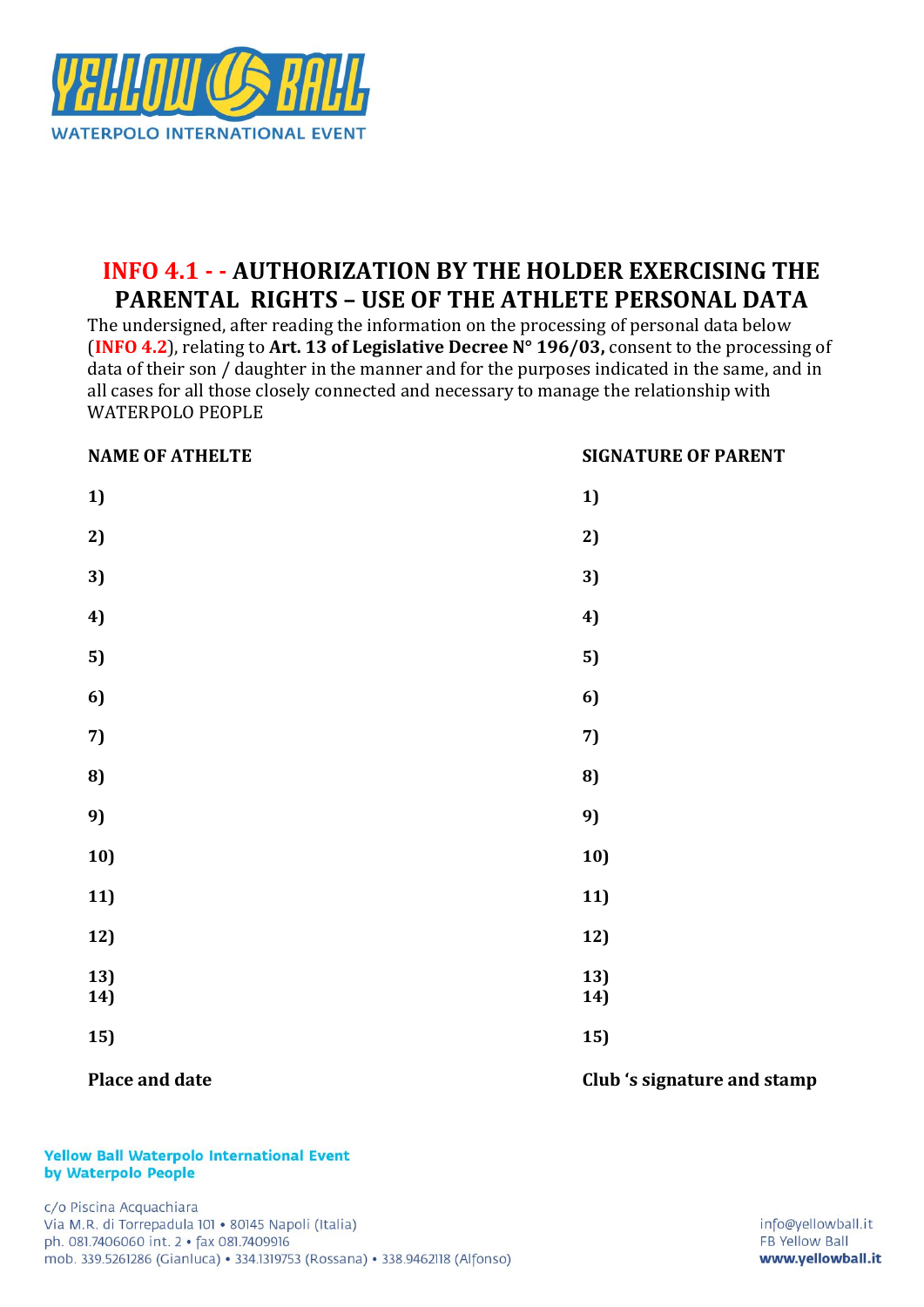

# **INFO 4.2 - RIGHT TO PRIVACY**

## **For better organization, please pay close attention to the reading and complete forms to get all the required information.**

## **Art**. **13 of Legislative Decree N° 196/03**

**1.** Pursuant to art. 13 of Legislative Decree N° 196/03, personal data held by WATERPOLO PEOPLE is collected by those appointed and responsible and will be processed in accordance with the law and in particular with the principles of fairness, legality and protection of privacy rights.

## **2. PURPOSE OF THE PROCESSING**

Personal data are processed by WPD for purposes related to:

- a) Organisation and conduct of sporting or federal activities;
- b) Fulfilment of obligations under the law, under sports regulations, community legislation, and under orders issued by the Authorities appointed to do so by law;
- c) Promotion of sport;
- d) Fulfilment of obligations concerning accounting, tax and insurance required by law or by internal rules of procedure;
- e) Processing is aimed at the publication of photographs and images to reveal the identity of the person concerned on the websites of the event or in publications of any kind made by WATERPOLO PEOPLE intended solely for the promotion of YELLOW BALL WATERPOLO INTERNATIONAL EVENT
- f) organisation of events involving WATERPOLO PEOPLE and therefore also sponsorship purposes

## **3. DATA PROCESSING METHODS**

In relation to the stated purposes, the processing of personal

data takes place using manual, IT and telecommunication tools and, in any case, to ensure the security and confidentiality of the same. The organizers are not responsible for the accuracy of the data provided by the participants.

## **4. CATEGORIES OF SUBJECTS TO WHOM DATA MAY BE TRANSMITTED**

- The Italian Olympic Committee and CONI Servizi S.p.A.;
- Italian Sports Federations and Organisations to promote sports: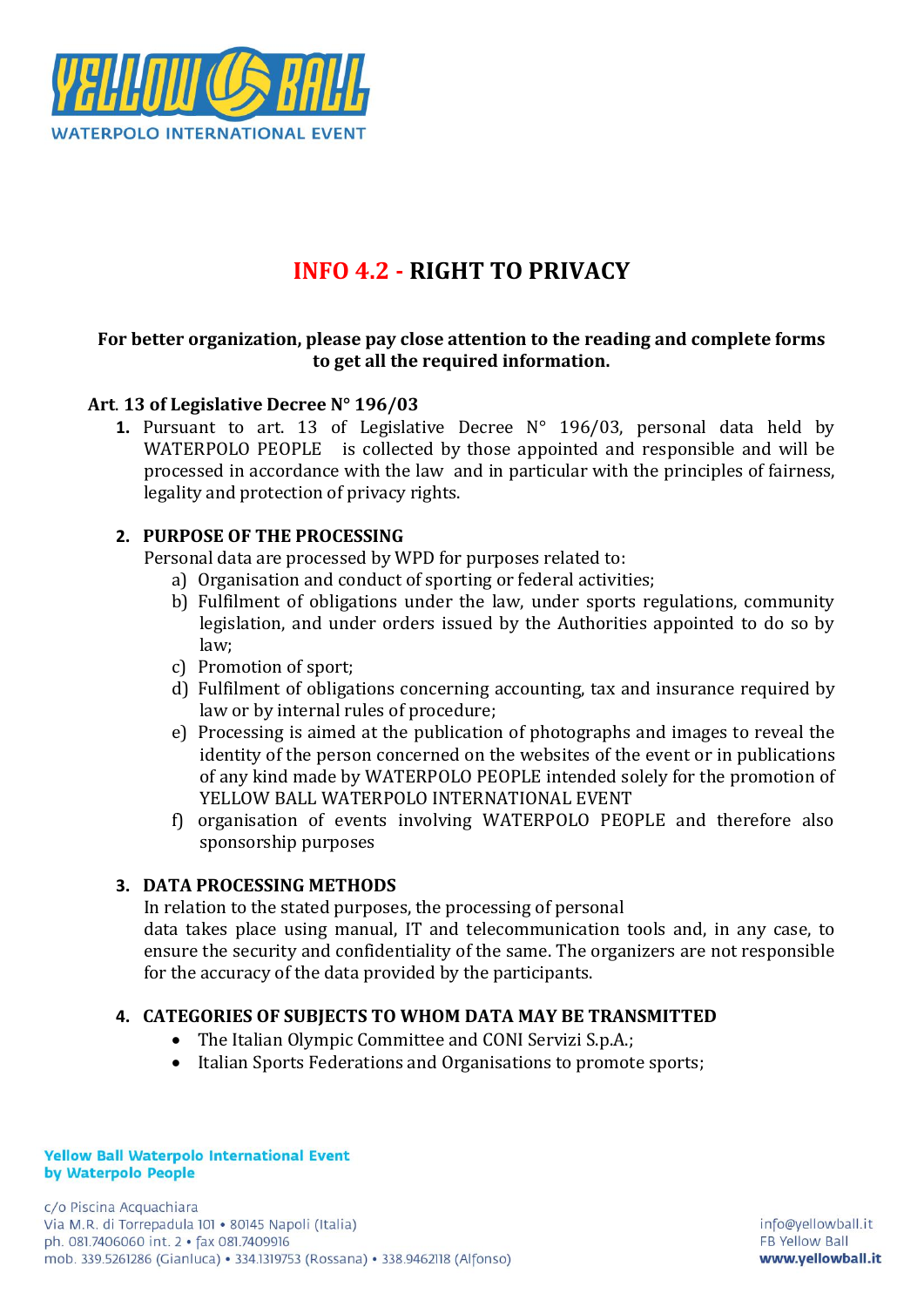

- Corporations, Companies or Subjects who have relations with WATERPOLO PEOPLE concerning activities of organisation, management, advertising, sponsorship of events, tournaments and sporting events;
- Organisations or Companies involved in activities such as insurance companies affiliated with WATERPOLO PEOPLE or activities related to health in favour of WATERPOLO PEOPLE or related to the aforementioned insurance companies;
- Subjects engaged in processing data on behalf of WATERPOLO PEOPLE;
- Subjects who carry out accounting and consequent obligations on behalf of WATERPOLO PEOPLE.

## **5. REFUSAL OF CONSENT**

The provision of personal data is obligatory for the processing purposes described in this notification, limited to the points a), b), c), d), e), art. 2 necessary to carry out the tasks of WATERPOLO PEOPLE.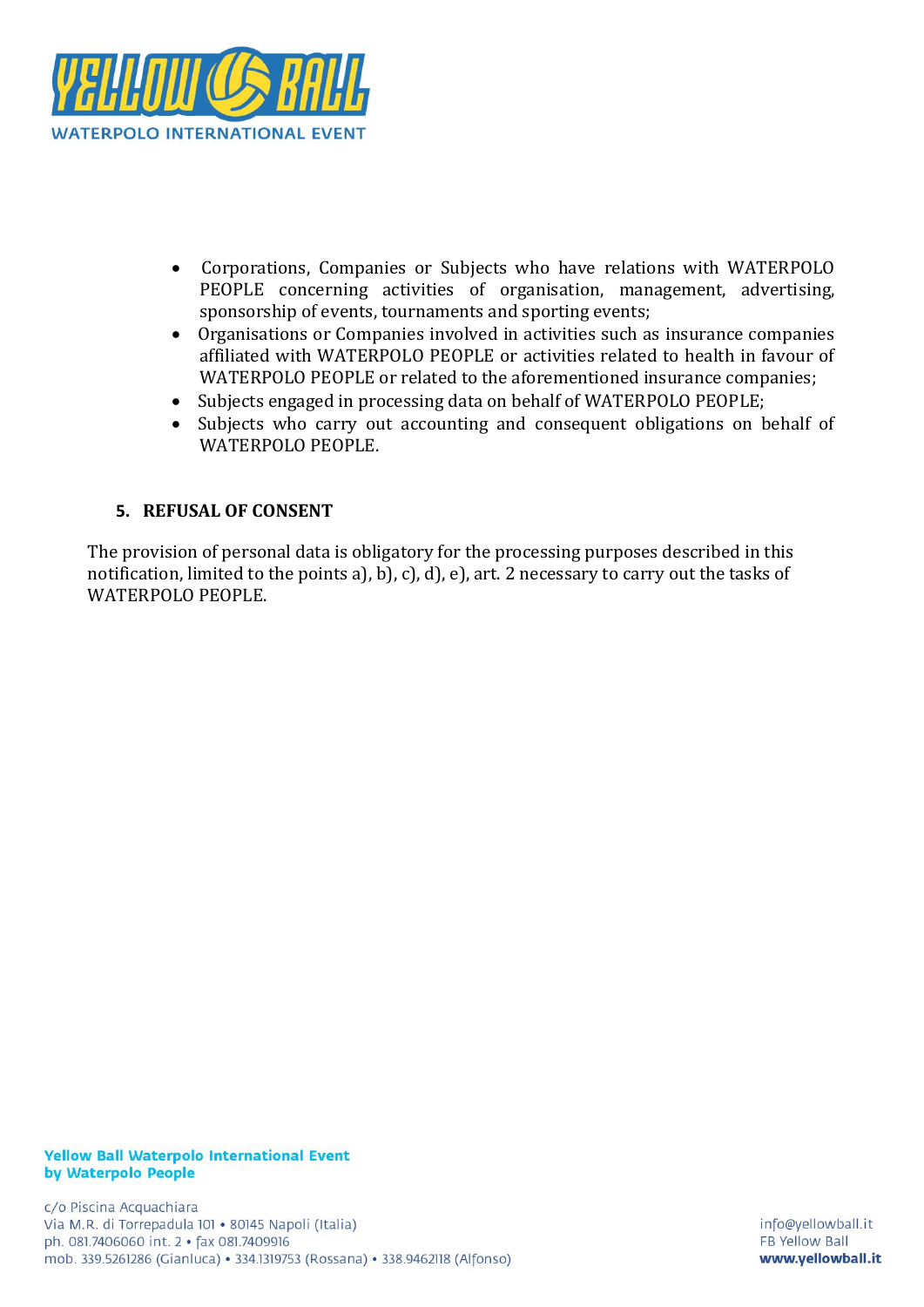

# **INFO 5 - MANIFESTATION OF CONSENT FOR THE USE OF THE IMAGE BY THE HOLDER EXERCISING THE PARENTAL RIGHTS**

The undersigned exercising parental authority/protection to give their consent for the exclusive use and exploitation of the images and videos made by Waterpolo People during the Event and/or during the initiatives promoted by the aforementioned association and/or sponsored by the Italian National Olympic Committee (CONI) and the affiliated Federations at all levels, that depict - alone or together with third parties - team athletes/participants in the event; the use of the aforementioned images/video backgrounds in contexts that affect personal dignity and decorum of the participants and/or Waterpolo People is prohibited. The setting and use of the pictures are understood to be absolutely free of charge.

| <b>NAME OF ATHLETE</b><br>1) | <b>SIGNATURE OF PARENT</b><br>1) |
|------------------------------|----------------------------------|
| 2)                           | 2)                               |
| 3)                           | 3)                               |
| 4)                           | 4)                               |
| 5)                           | 5)                               |
| 6)                           | 6)                               |
| 7)                           | 7)                               |
| 8)                           | 8)                               |
| 9)                           | 9)                               |
| 10)                          | 10)                              |
| 11)                          | 11)                              |
| 12)                          | 12)                              |
| 13)                          | 13)                              |
| 14)                          | 14)                              |
| 15)                          | 15)                              |

## **Place and date Club's stamp and signature**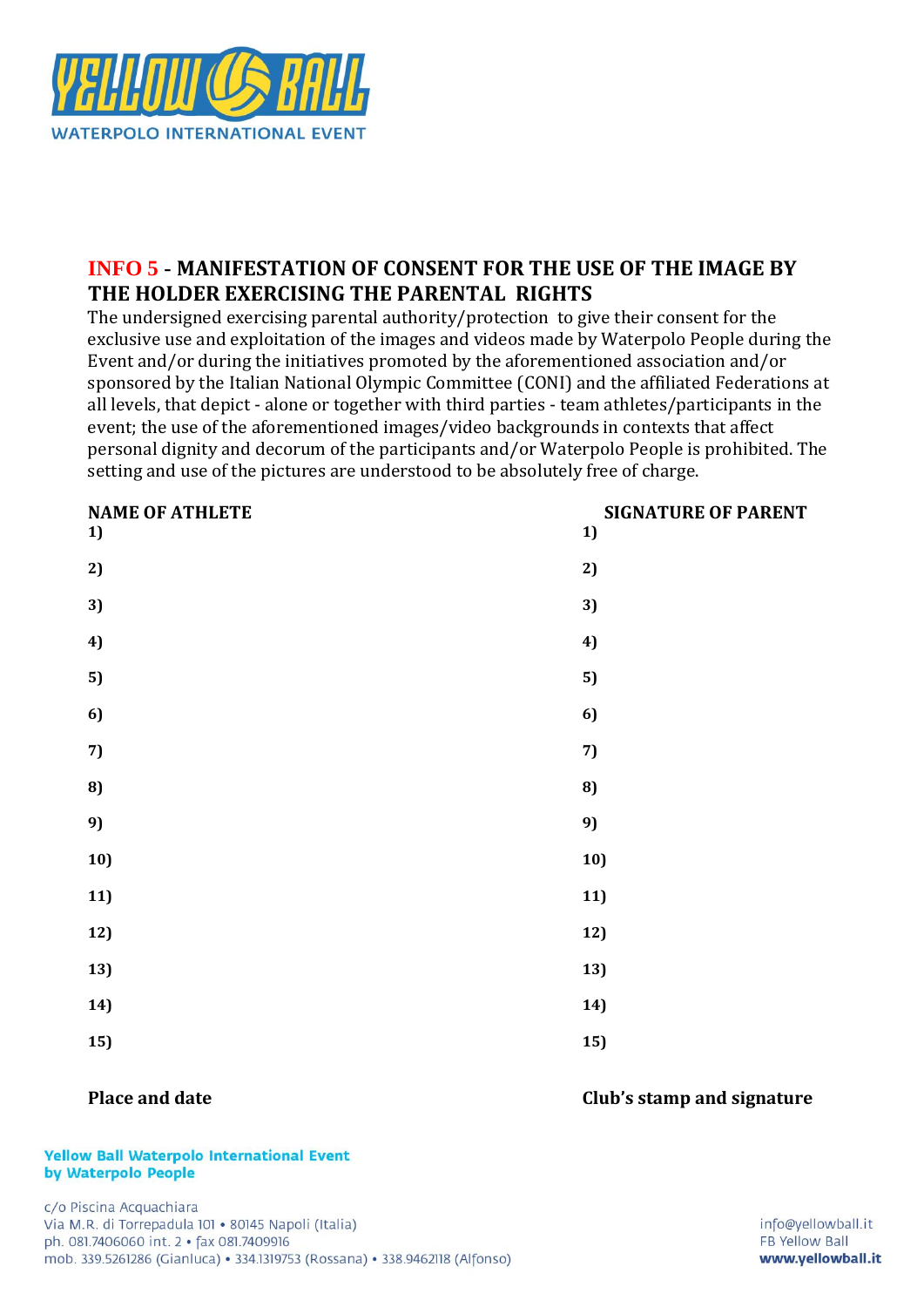

# **INFO 6.1 - REGISTRATION OF THE PLAYERS(FEE)**

## **IN ORDER TO ENROLL PLAYERS IN THE YELLOW BALL WATERPOLO INTERNATIONAL EVENT, PLEASE REGISTER AT OFFICIAL WEBSITE [info@yellowball.it](mailto:info@yellowball.it)**

## **THE PARTICIPATION FEE** OF **EACH PLAYER** AMOUNTS TO € **460,00** INCLUDING :

- TOURNAMENT PARTECIPATION
- ROOM AND BOARD, DRINKS INCLUDED
- TRANSFER
- ENROLLMENT TO THE TOURNAMENT
- OFFICIAL TOURNAMENT KIT
- 1 FREE ENTRANCE TO ACQUAPARK ODISSEA 2000
- USE OF VILLAGE SPORTS FACILITIES (SOCCER FIELDS, VOLLEYBALL, TENNIS, BEACH WATERPOLO, BEACH SOCCER, PING PONG)
- INSURANCE COVERAGE
- USE OF ALTERNATIVE POOLS
- USE PRIVATE BEACH SERVICES
- H24 SANITARY SERVICE
- FINAL CEREMONY PARTICIPATION
- LOTTERY PARTICIPATION
- CONVENTION PRICE FOR ENTRY IN ACQUAPARK (INSIDE THE STRUCTURE)

## **PARTECIPATION FEE FOR PLAYERS DON'T INCLUDES ANY TRAVELER FEES**

#### THE PARTICIPATION TEAM FEE HAS TO BE PAID IN ONE INSTALMENT BY **28 FEBRUARY 2020**

THE ATHLETE FEE CAN BE PAID IN 2 INSTALMENTS RATE  $(230 \t\t\epsilon + 230 \t\t\epsilon)$ . The FIRST INSTALMENT IS DUE BY **20 MARCH 2020.** 

THE SECOND INSTALMENT IS DUE BY 15 APRIL 2020**.**

## **REGISTRATION REQUESTS AFTER 28 FEBRUARY 2020 WILL BE INSERTED IN A WAITING LIST**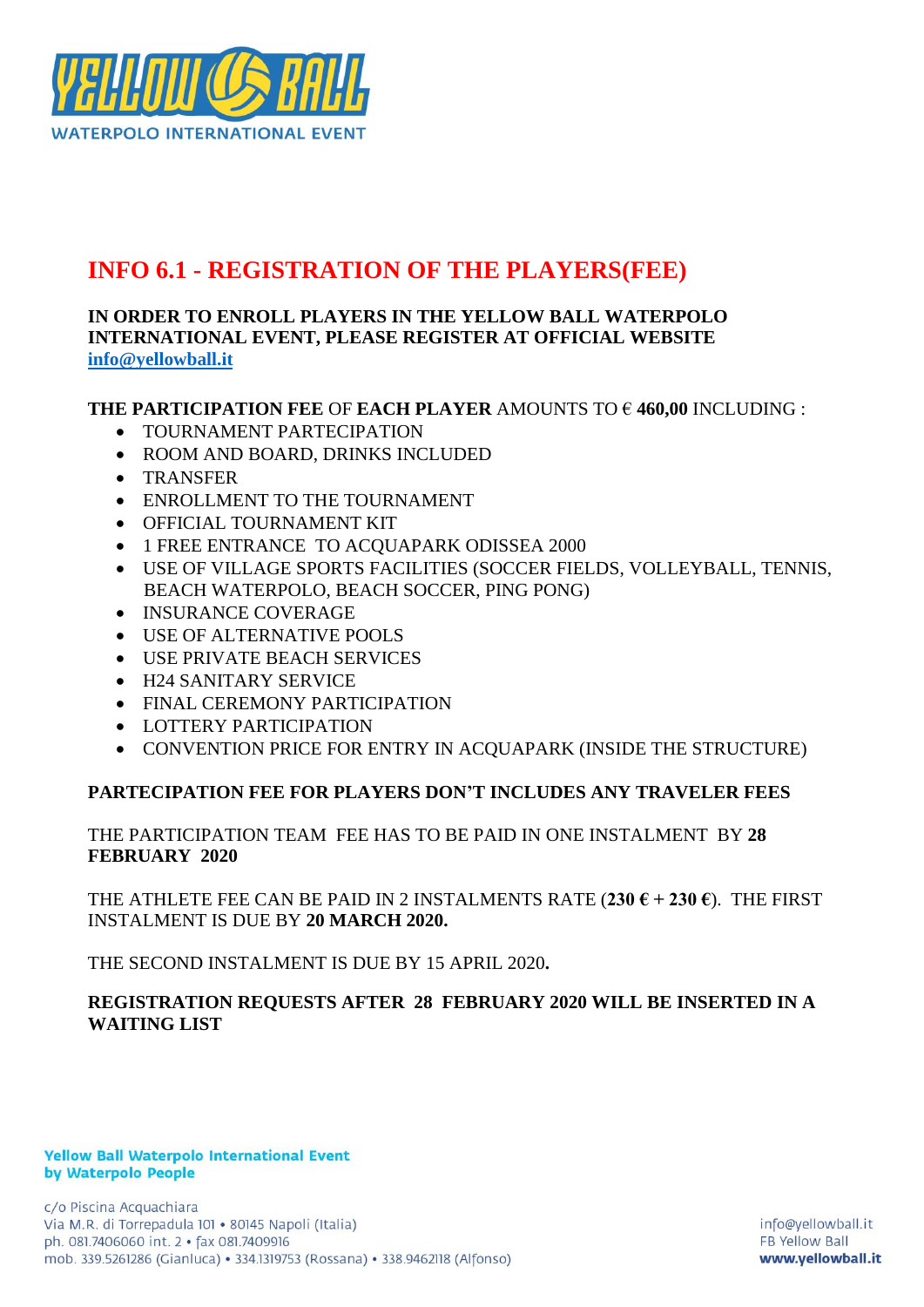

# **ATTENTION: CLUBS MUST MAKE A SINGLE BANK TRANSFER INCLUDING ALL REGISTRATION FEES OF THEIR PLAYERS INORDER TO AVOID LOSS**

**ALL PAYMENTS MUST BE MADE TO: IBAN - IT29N0711003400000000006473** (FROM) **BIC CODE – ICRAITRRUU0** (from abroad)

STATING THE REASON: **"YELLOW REGISTRATION PLAYERES (CLUB NAME / POSSIBLE F TEAM NAME) AND (CATEGORY)"**

**The teams has to be made up of a minimum of 10 players to a maximum of 15 ones. It will be allowed to deploy max. 2 athletes in two categories at the same time only if the team to which he joins will already be composed of n. 10 athletes. In the case of delays or contemporaneity, the organization will not take responsibility.**

## **IT WILL NOT BE ALLOWED BY THE ORGANIZATION THAT A SINGLE TRAINER GUIDES TWO OR MORE TEAMS WITHOUT HAVING A SUPPORT OF AT LEAST ONE DIRECTOR FOR EACH TEAM IN ORDER NOT TO CAUSE DELAYS AND / OR SLIPPINGS OF MATCHES**

**FOR CLUBS ARRIVING BY PLANE OR TRAIN,** it will be appropriate to require the transfer (mail: [segreteria@yellowball.it](mailto:segreteria@yellowball.it) / [info@yellowball.it](mailto:info@yellowball.it) ) specifying the day and time of arrival and departure to allow to better organize the service, the cost of which will be communicated

**THE COST OF TRANSFER is included in the registration fee and thus no additional costs**

If families want to attend the event, we will inform you about the cost of which varies whether it is limited to the overnight stay or also includes full hospitality or organized tours. If you have any questions or need further information, please contact us: **info@yellowball.it** -. **mob. +393395261286 / +393404627035**

#### **Yellow Ball Waterpolo International Event** by Waterpolo People

.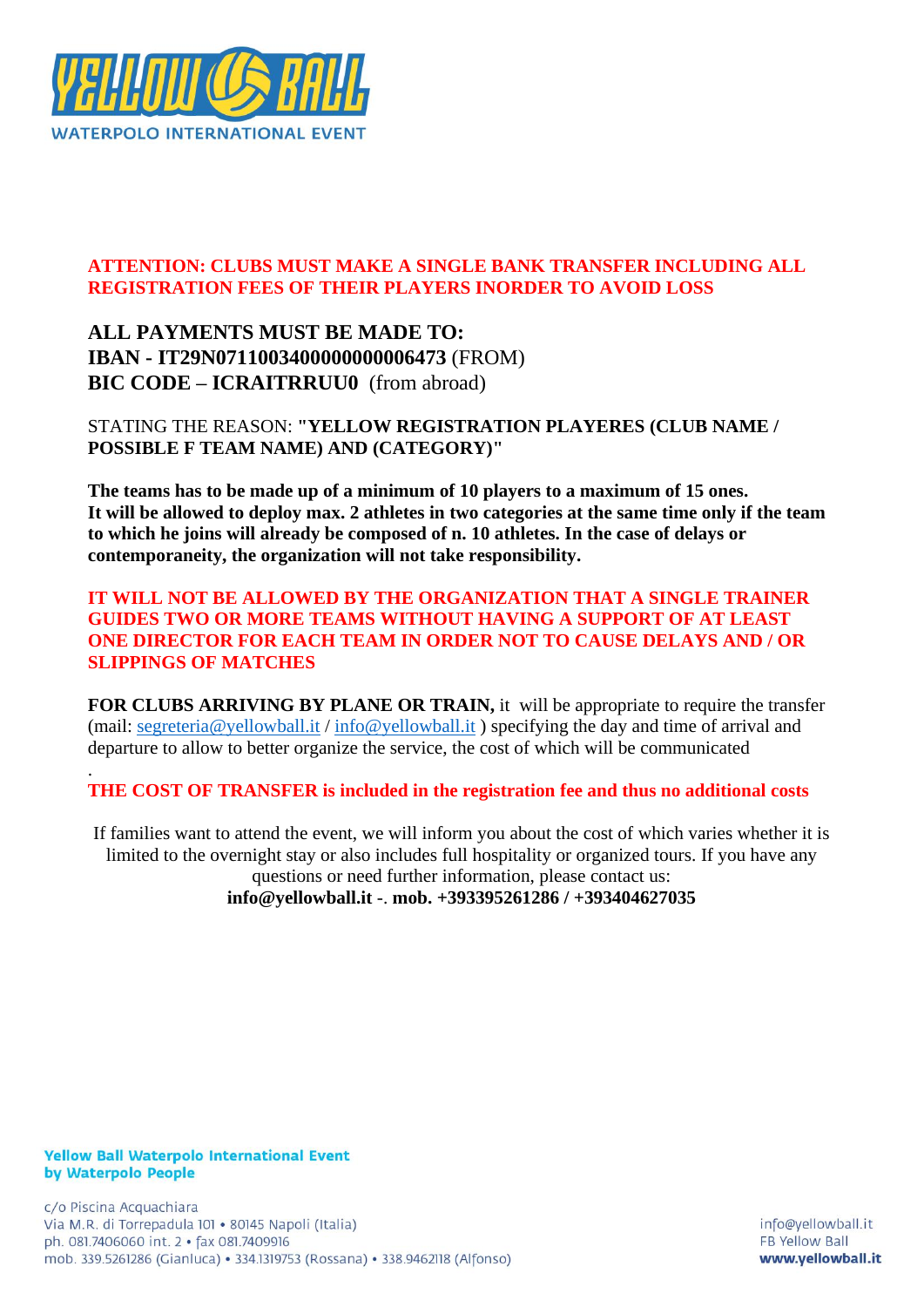

# **INFO 6.2 - REFUNDS**

The teams in good standing with the inscription, but unable, for serious reasons, to attend YELLOW BALL, will be reimbursed of the registration fee if they indicate the reasons for nonparticipation by 28 February 2020

The teams in good standing with the payment for the registration team and who will not have paid the first instalment of  $\epsilon$  230,00 per athlete by 15 March will be disqualified from the tournament And will not get any refund

The teams in good standing with the payment for the registration team) and who have paid the first instalment of  $\epsilon$  230,00 per athlete but who have not paid the second instalment for the athlete fee by April 16<sup>th</sup> will be disqualified from the tournament and will only be refunded with 20% of the first athlete registration fee if such a request is made no later than April 20, 2020.

Clubs in good standing with all payments ( team and player registration fees), if unable to participate in the tournament for serious reasons will be refunded with 30% of the fees paid if the failure to participate is notified by May 15, 2020

If an individual athlete had to give up participation for health reasons, the Club must send a medical certificate. The club will be reimbursed 50% of the registration fee for this athlete ( $\epsilon$ 230.00) if the request is submitted no later than 26 May 2020. Any request / communication that is received after the deadline indicated will not receive any refund.

The fees of the clubs inserted in the waiting list will be reimbursed in full by March 31, 2020 in the case these are not included in the tournament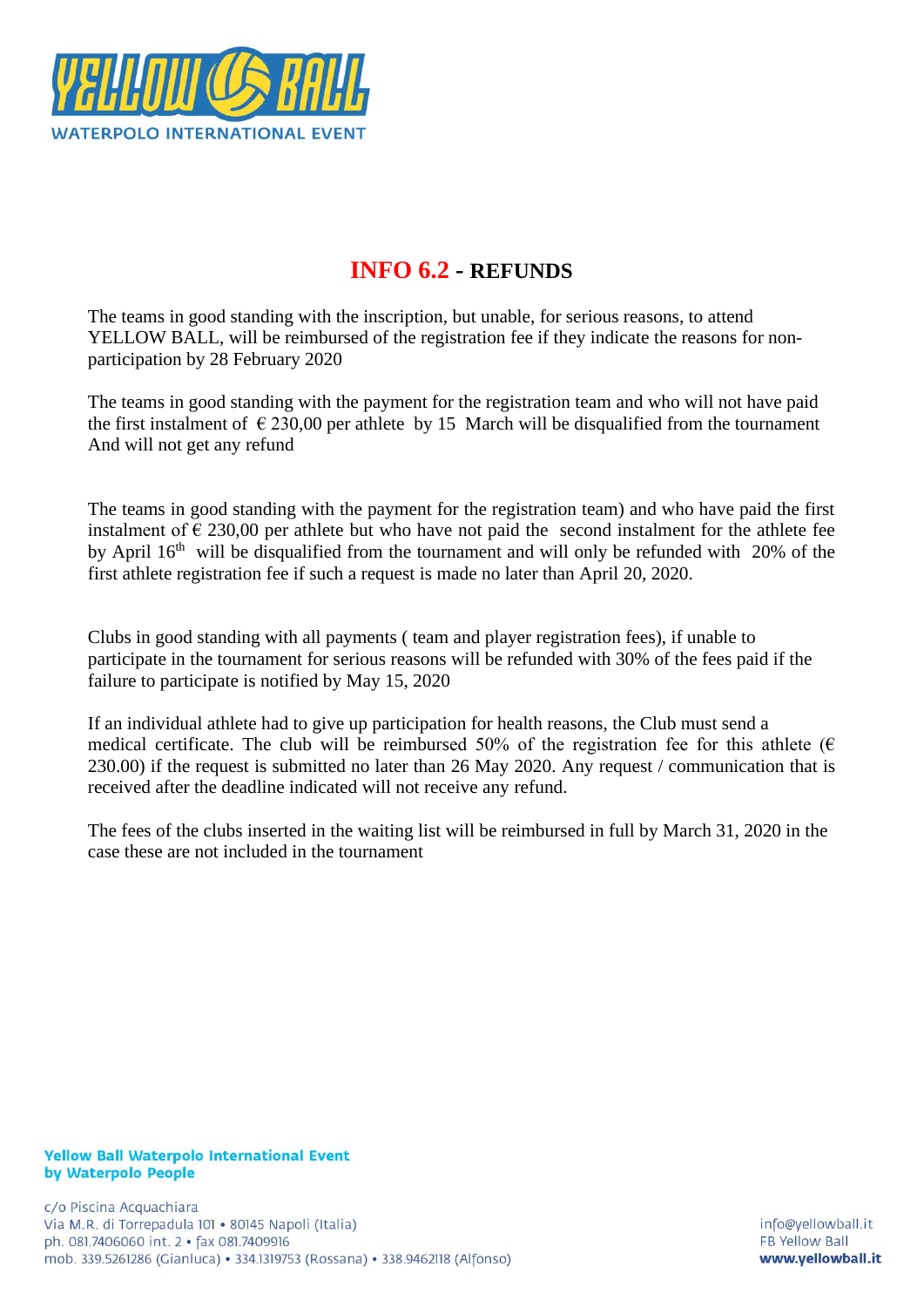

# **INFO 7 – REGISTRATION OF TEAMS ON SITE YELLOWBALL.IT**

It is **EXTREMELY** important that, together with the sending of the documentation described above to the e-mail address info@yellowball.it, duly completed, each registered team, by the hand of its manager or coach, will register on the site **[www.yellowball.it](http://www.yellowball.it/)**

- By registering to the platform, after having obtained access from the Yellow Ball organizing secretariat, it will be possible to enter the data of the registered teams and of the athletes, indicating, among other things, important information such as:
- - T-SHIRT ATHLETES SIZES
- - T-SHIRTS COACH AND DIRECTORS SIZES
- - LOGO CLUB INSERTION
- - INSERTING PHOTOS OF ATHLETES (passport photo)
- ALLERGIES OR EVENTUAL FOOD INTOLERANCES

#### **TO KNOW MORE ABOUT THE REGISTRATION PROCEDURE TO THE SITE, YOU REMAIN THE ANNEX FILE "REGISTRATION PROCEDURE"**